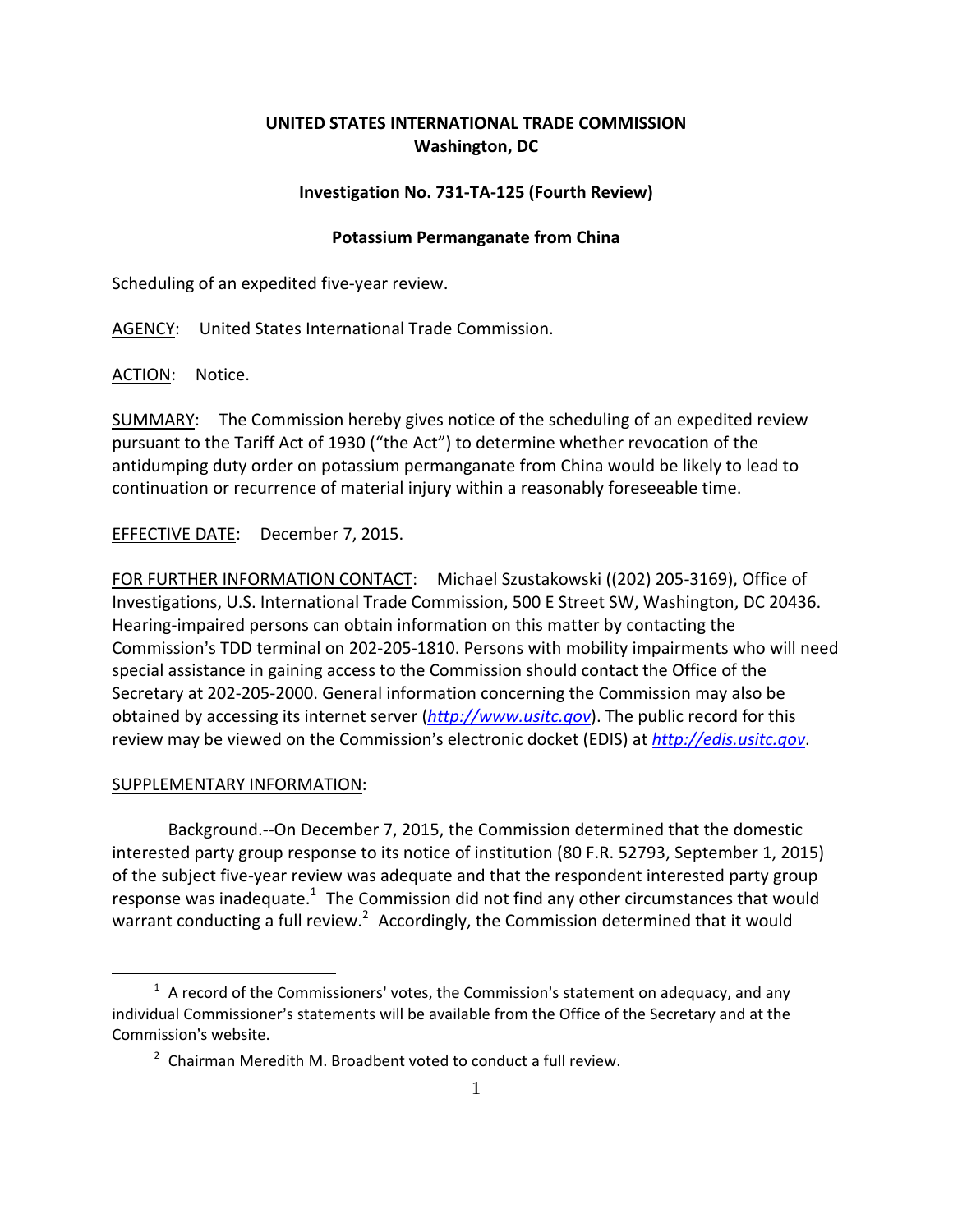conduct an expedited review pursuant to section  $751(c)(3)$  of the Tariff Act of 1930 (19 U.S.C.  $§ 1675(c)(3)$ ).

For further information concerning the conduct of this review and rules of general application, consult the Commission's Rules of Practice and Procedure, part 201, subparts A and B (19 CFR part 201), and part 207, subparts A, D, E, and F (19 CFR part 207).

Staff report.‐‐A staff report containing information concerning the subject matter of the review will be placed in the nonpublic record on December 28, 2015, and made available to persons on the Administrative Protective Order service list for this review. A public version will be issued thereafter, pursuant to section  $207.62(d)(4)$  of the Commission's rules.

Written submissions.--As provided in section 207.62(d) of the Commission's rules, interested parties that are parties to the review and that have provided individually adequate responses to the notice of institution, $3$  and any party other than an interested party to the review may file written comments with the Secretary on what determination the Commission should reach in the review. Comments are due on or before January 5, 2016 and may not contain new factual information. Any person that is neither a party to the five‐year review nor an interested party may submit a brief written statement (which shall not contain any new factual information) pertinent to the review by January 5, 2016. However, should the Department of Commerce extend the time limit for its completion of the final results of its review, the deadline for comments (which may not contain new factual information) on Commerce's final results is three business days after the issuance of Commerce's results. If comments contain business proprietary information (BPI), they must conform with the requirements of sections 201.6, 207.3, and 207.7 of the Commission's rules. Please be aware that the Commission's rules with respect to filing have changed. The most recent amendments took effect on July 25, 2014. *See* 79 Fed. Reg. 35920 (June 25, 2014), and the revised Commission Handbook on E‐filing, available from the Commission's website at *http://edis.usitc.gov*.

In accordance with sections 201.16(c) and 207.3 of the rules, each document filed by a party to the review must be served on all other parties to the review (as identified by either the public or BPI service list), and a certificate of service must be timely filed. The Secretary will not accept a document for filing without a certificate of service.

 $\overline{a}$ 

 $3$  The Commission has found the response submitted by Carus Corporation to be individually adequate. Comments from other interested parties will not be accepted (*see* 19 CFR 207.62(d)(2)).